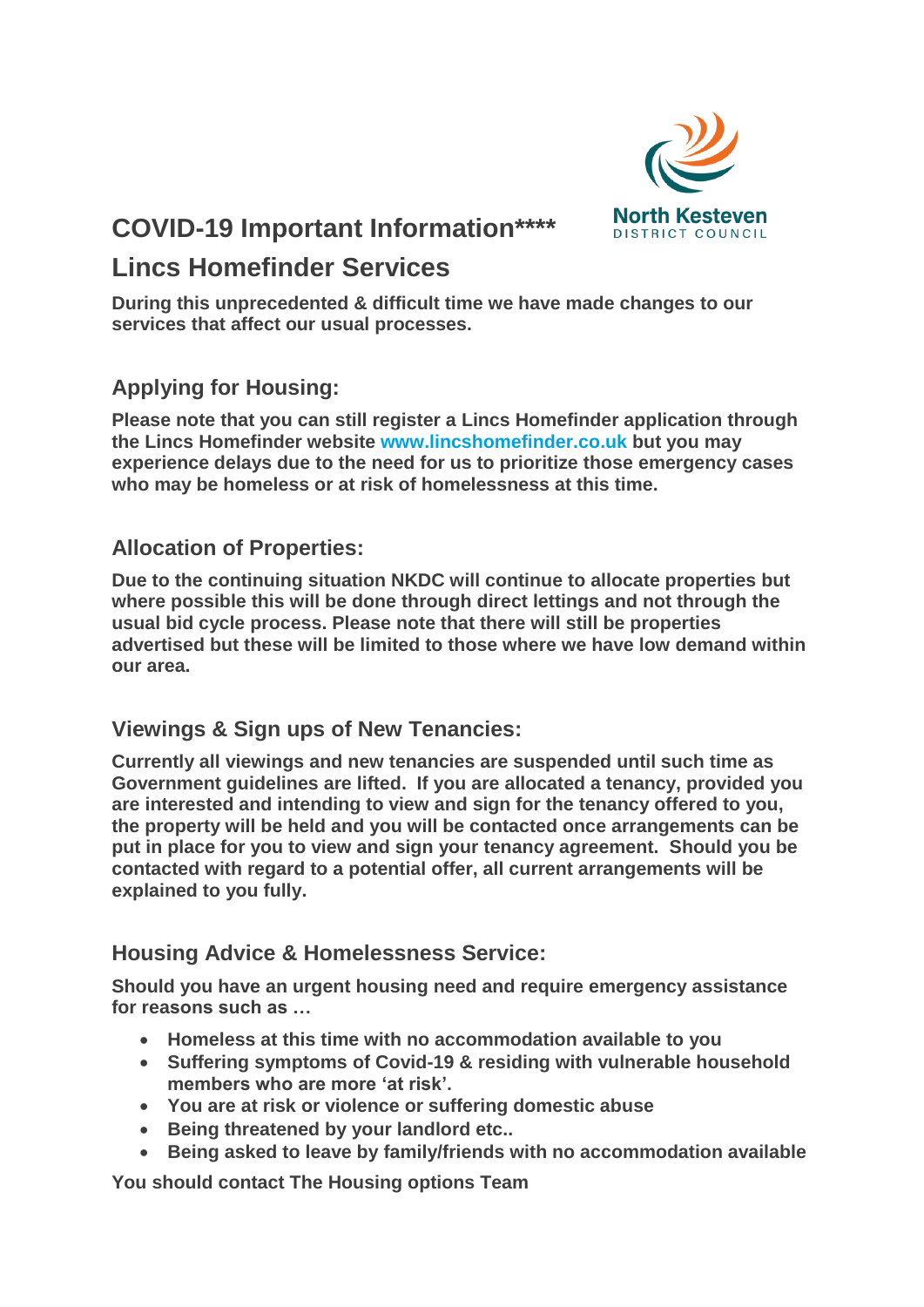**T:01529 414155 or email [housingoptions@n-kesteven.gov.uk.](mailto:housingoptions@n-kesteven.gov.uk)**

*Please note that our offices are closed to the Public at this time but our service remains available & our Officers are here to support you.*

**Please be aware that whilst we are here to assist all emergency & vulnerable cases, there is limited access to accommodation and resources and these are being prioritized for those in the most housing need.**

#### **Information for Landlords & those providing accommodation:**

**We would request that during this difficult time that those accommodating others do not ask them to leave.** 

**Whilst we completely appreciate that this may be difficult & inconvenient due to overcrowding or other reasons, it is important that wherever possible we all comply with Government guidelines to minimize the possibility of cross contamination wherever possible & it is safer for individuals to remain within their present homes to enable this to happen.**

**There is limited access to accommodation and resources and these are being prioritized for those in the most housing need.**

**We appreciate fully issues relating to rent arrears & anti-social behavior too but again would request that landlords work with us, to avoid tenancies being lost due to any possible financial impact to their tenant . We will provide all support & assistance possible to resolve issues of this nature over the coming weeks & months and work to avoid any unnecessary action.**

**For information, Protection from Eviction legislation has been extended until September 2020 which means that you are unable to start official proceedings to evict any tenant due to rent arrears until after this date.**

#### **Financial Difficulties:**

**We know that this is a concerning time for everyone but If your income is affected by Coronavirus (COVID-19) you may be able to claim Sick Pay or benefits to support you through this period. Your income may be affected due to working less, no longer working, self-isolating, or caring for someone who is sick & you may be concerned about possible rent arrears/mortage arrears etc..**

**Many employees will be protected during this period as the Government has offered a package of support to businesses to help them to retain staff.**

**The Government is offering employees grants to cover 80% of employees wages (up to £2,500/month per employee). This support is called the Coronavirus Job Retention Scheme. It means that you can still get 80% of your**